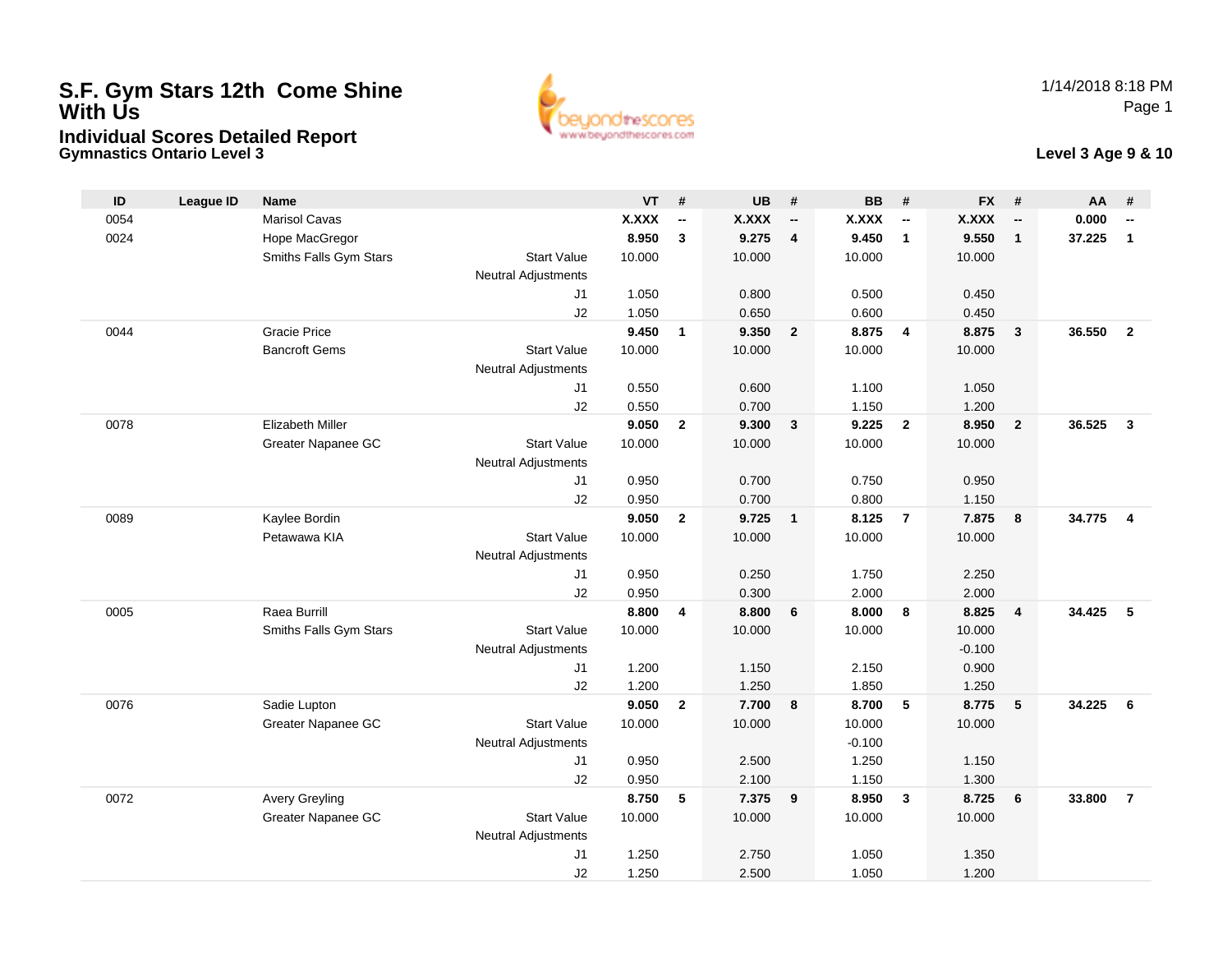| S.F. Gym Stars 12th Come Shine<br>With Us<br><b>Individual Scores Detailed Report</b> |                        |                                                  |                |     |                |   | 1/14/2018 8:18 PM<br>Page 2 |     |                |   |          |  |
|---------------------------------------------------------------------------------------|------------------------|--------------------------------------------------|----------------|-----|----------------|---|-----------------------------|-----|----------------|---|----------|--|
| 0056                                                                                  | Emma Leblanc           |                                                  | 8.450          | - 6 | 9.225          | 5 | 8.400                       | - 6 | 7.425 9        |   | 33.500 8 |  |
|                                                                                       | <b>GCGC Gymnastics</b> | <b>Start Value</b><br><b>Neutral Adjustments</b> | 10.000         |     | 10.000         |   | 10.000                      |     | 10.000         |   |          |  |
|                                                                                       |                        | J1<br>J2                                         | 1.550<br>1.550 |     | 0.850<br>0.700 |   | 1.700<br>1.500              |     | 2.600<br>2.550 |   |          |  |
| 0062                                                                                  | Vivienne St. Pierre    |                                                  | 8.250          | - 7 | 8.650          |   | 7.800                       | - 9 | 8.650          | 7 | 33.350 9 |  |
|                                                                                       | <b>GCGC Gymnastics</b> | <b>Start Value</b><br><b>Neutral Adjustments</b> | 10.000         |     | 10.000         |   | 10.000<br>$-0.100$          |     | 10.000         |   |          |  |
|                                                                                       |                        | J1                                               | 1.750          |     | 1.350          |   | 2.050                       |     | 1.300          |   |          |  |
|                                                                                       |                        | J2                                               | 1.750          |     | 1.350          |   | 2.150                       |     | 1.400          |   |          |  |

### **Gymnastics Ontario Level 3**

| ID   | League ID | <b>Name</b>            |                            | <b>VT</b> | #              | <b>UB</b> | #                       | <b>BB</b> | #                       | <b>FX</b> | #                       | <b>AA</b> | #              |
|------|-----------|------------------------|----------------------------|-----------|----------------|-----------|-------------------------|-----------|-------------------------|-----------|-------------------------|-----------|----------------|
| 0023 |           | Sara Lyons             |                            | 9.450     | $\mathbf 1$    | 9.450     | 3                       | 9.500     | -1                      | 9.325     | $\mathbf{1}$            | 37.725    | $\mathbf 1$    |
|      |           | Smiths Falls Gym Stars | <b>Start Value</b>         | 10.000    |                | 10.000    |                         | 10.000    |                         | 10.000    |                         |           |                |
|      |           |                        | Neutral Adjustments        |           |                |           |                         |           |                         |           |                         |           |                |
|      |           |                        | J1                         | 0.550     |                | 0.500     |                         | 0.400     |                         | 0.600     |                         |           |                |
|      |           |                        | J2                         | 0.550     |                | 0.600     |                         | 0.600     |                         | 0.750     |                         |           |                |
| 0027 |           | Brooklyn McNaughton    |                            | 8.600     | 5              | 9.450     | $\overline{\mathbf{3}}$ | 8.800     | $\overline{\mathbf{2}}$ | 9.325     | $\overline{\mathbf{1}}$ | 36.175    | $\mathbf{2}$   |
|      |           | Smiths Falls Gym Stars | <b>Start Value</b>         | 10.000    |                | 10.000    |                         | 10.000    |                         | 10.000    |                         |           |                |
|      |           |                        | <b>Neutral Adjustments</b> |           |                |           |                         |           |                         |           |                         |           |                |
|      |           |                        | J1                         | 1.400     |                | 0.600     |                         | 1.100     |                         | 0.700     |                         |           |                |
|      |           |                        | J2                         | 1.400     |                | 0.500     |                         | 1.300     |                         | 0.650     |                         |           |                |
| 0028 |           | Abby McNeely           |                            | 8.900     | $\overline{2}$ | 9.550     | $\overline{1}$          | 8.775     | $\overline{\mathbf{3}}$ | 8.925     | $\overline{4}$          | 36.150    | $\mathbf{3}$   |
|      |           | Smiths Falls Gym Stars | <b>Start Value</b>         | 10.000    |                | 10.000    |                         | 10.000    |                         | 10.000    |                         |           |                |
|      |           |                        | <b>Neutral Adjustments</b> |           |                |           |                         |           |                         | $-0.100$  |                         |           |                |
|      |           |                        | J1                         | 1.100     |                | 0.400     |                         | 1.150     |                         | 1.000     |                         |           |                |
|      |           |                        | J2                         | 1.100     |                | 0.500     |                         | 1.300     |                         | 0.950     |                         |           |                |
| 0092 |           | Julianna McNeil        |                            | 8.900     | $\overline{2}$ | 9.525     | $\overline{2}$          | 8.450     | 6                       | 8.850     | 5                       | 35.725    | $\overline{4}$ |
|      |           | Petawawa KIA           | <b>Start Value</b>         | 10.000    |                | 10.000    |                         | 10.000    |                         | 10.000    |                         |           |                |
|      |           |                        | <b>Neutral Adjustments</b> |           |                |           |                         |           |                         |           |                         |           |                |
|      |           |                        | J1                         | 1.100     |                | 0.450     |                         | 1.400     |                         | 1.100     |                         |           |                |
|      |           |                        | J2                         | 1.100     |                | 0.500     |                         | 1.700     |                         | 1.200     |                         |           |                |
| 0045 |           | Mickala Rallison       |                            | 8.800     | 4              | 9.300     | $\overline{4}$          | 8.375     | $\overline{7}$          | 9.150     | $\overline{2}$          | 35.625    | 5              |
|      |           | <b>Bancroft Gems</b>   | <b>Start Value</b>         | 10.000    |                | 10.000    |                         | 10.000    |                         | 10.000    |                         |           |                |
|      |           |                        | <b>Neutral Adjustments</b> |           |                |           |                         |           |                         | $-0.100$  |                         |           |                |
|      |           |                        | J1                         | 1.200     |                | 0.600     |                         | 1.600     |                         | 0.650     |                         |           |                |
|      |           |                        | J2                         | 1.200     |                | 0.800     |                         | 1.650     |                         | 0.850     |                         |           |                |
|      |           |                        |                            |           |                |           |                         |           |                         |           |                         |           |                |

**Level 3 Age 11**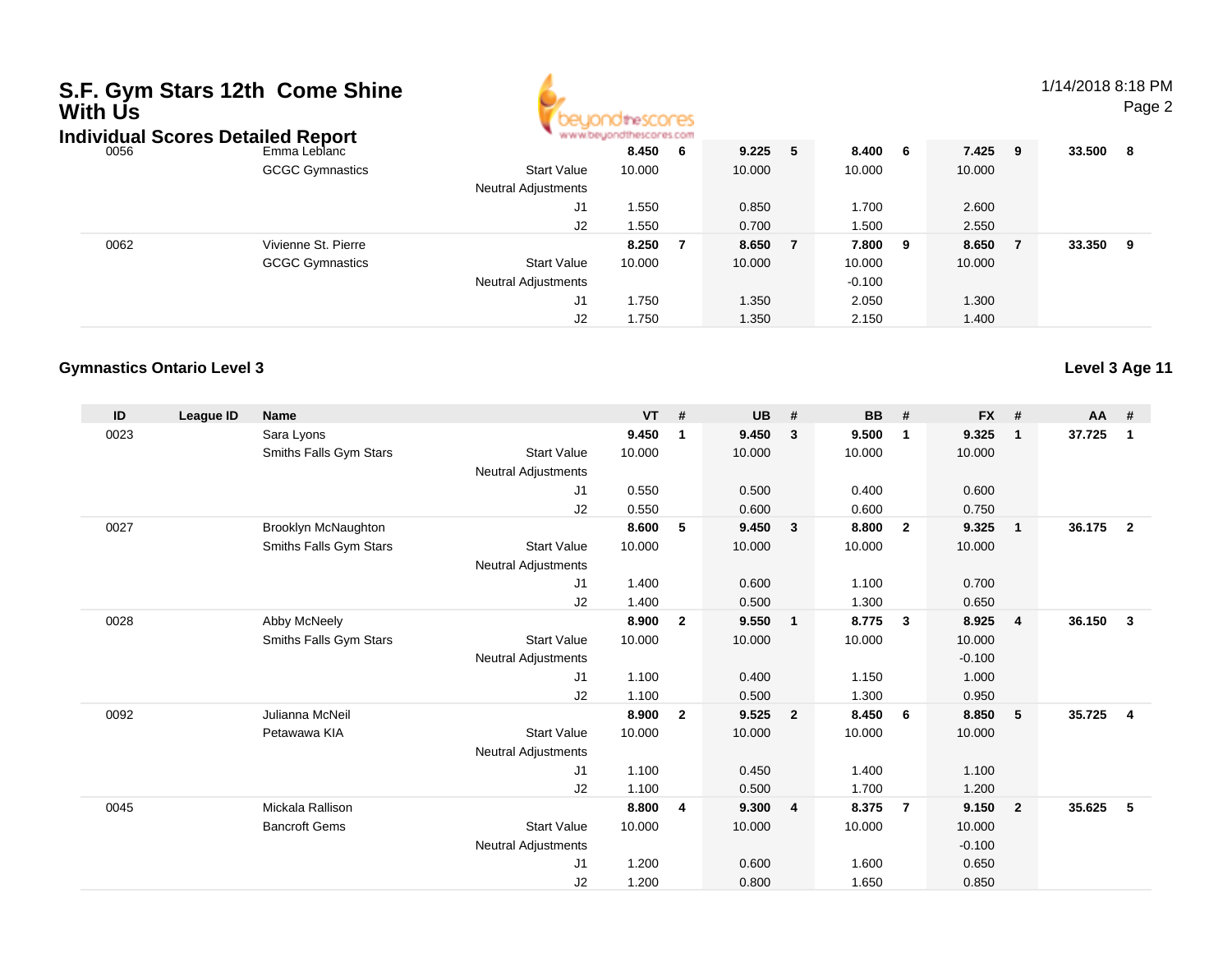| S.F. Gym Stars 12th Come Shine<br><b>With Us</b><br><b>Individual Scores Detailed Report</b> |                                         |                                                    | beuondthescores<br>www.beyondthescores.com |                |                 |                |                            |                |                                            |        |        | 1/14/2018 8:18 PM<br>Page 3 |
|----------------------------------------------------------------------------------------------|-----------------------------------------|----------------------------------------------------|--------------------------------------------|----------------|-----------------|----------------|----------------------------|----------------|--------------------------------------------|--------|--------|-----------------------------|
| 0046                                                                                         | Trista Robinson<br><b>Bancroft Gems</b> | <b>Start Value</b>                                 | 8.250<br>10.000                            | 8              | 8.925<br>10.000 | 6              | 8.725<br>10.000            | $\overline{4}$ | 9.075<br>$\overline{\mathbf{3}}$<br>10.000 | 34.975 |        | 6                           |
|                                                                                              |                                         | <b>Neutral Adjustments</b><br>J <sub>1</sub><br>J2 | 1.750<br>1.750                             |                | 1.050<br>1.100  |                | $-0.100$<br>1.100<br>1.250 |                | 0.900<br>0.950                             |        |        |                             |
| 0031                                                                                         | Madilynn Robillard                      |                                                    | 8.850                                      | 3              | 8.725           | $\overline{7}$ | 8.375                      | $\overline{7}$ | 8.600<br>8                                 | 34.550 |        | $\overline{7}$              |
|                                                                                              | Smiths Falls Gym Stars                  | <b>Start Value</b><br><b>Neutral Adjustments</b>   | 10.000                                     |                | 10.000          |                | 10.000<br>$-0.100$         |                | 10.000                                     |        |        |                             |
|                                                                                              |                                         | J <sub>1</sub>                                     | 1.150                                      |                | 1.200           |                | 1.400                      |                | 1.400                                      |        |        |                             |
|                                                                                              |                                         | J2                                                 | 1.150                                      |                | 1.350           |                | 1.650                      |                | 1.400                                      |        |        |                             |
| 0058                                                                                         | Nadia Nasr                              |                                                    | 8.500                                      | 6              | 8.500           | 8              | 7.925                      | 8              | 8.675<br>$\overline{7}$                    | 33.600 |        | 8                           |
|                                                                                              | <b>GCGC Gymnastics</b>                  | <b>Start Value</b><br><b>Neutral Adjustments</b>   | 10.000                                     |                | 10.000          |                | 10.000                     |                | 10.000                                     |        |        |                             |
|                                                                                              |                                         | J <sub>1</sub>                                     | 1.500                                      |                | 1.500           |                | 1.950                      |                | 1.400                                      |        |        |                             |
|                                                                                              |                                         | J2                                                 | 1.500                                      |                | 1.500           |                | 2.200                      |                | 1.250                                      |        |        |                             |
| 0036                                                                                         | Keiralyn Beauchamp                      |                                                    | 8.350                                      | $\overline{7}$ | 9.050           | 5              | 7.275                      | 9              | 8.700<br>6                                 | 33.375 |        | 9                           |
|                                                                                              | <b>Bancroft Gems</b>                    | <b>Start Value</b><br><b>Neutral Adjustments</b>   | 10.000                                     |                | 10.000          |                | 10.000                     |                | 10.000                                     |        |        |                             |
|                                                                                              |                                         | J <sub>1</sub>                                     | 1.650                                      |                | 0.850           |                | 2.750                      |                | 1.350                                      |        |        |                             |
|                                                                                              |                                         | J2                                                 | 1.650                                      |                | 1.050           |                | 2.700                      |                | 1.250                                      |        |        |                             |
| 0085                                                                                         | Carys Wood                              |                                                    | 4.700                                      | 9              | 9.050           | 5              | 8.650                      | 5              | 8.700<br>6                                 |        | 31.100 | 10                          |
|                                                                                              | Greater Napanee GC                      | <b>Start Value</b><br><b>Neutral Adjustments</b>   | 10.000                                     |                | 10.000          |                | 10.000                     |                | 10.000                                     |        |        |                             |
|                                                                                              |                                         | J1                                                 | 5.300                                      |                | 0.950           |                | 1.450                      |                | 1.300                                      |        |        |                             |
|                                                                                              |                                         | J2                                                 | 5.300                                      |                | 0.950           |                | 1.250                      |                | 1.300                                      |        |        |                             |

#### **Gymnastics Ontario Level 3**

**Level 3 Age 12 & 13**

| ID   | League ID | <b>Name</b>            |                            | <b>VT</b> | #                       | <b>UB</b> | #                       | <b>BB</b> | #            | $FX$ # |                | AA     | - # |
|------|-----------|------------------------|----------------------------|-----------|-------------------------|-----------|-------------------------|-----------|--------------|--------|----------------|--------|-----|
| 0016 |           | Chloe Jones            |                            | 9.000     | - 4                     | 9.375     | $\overline{\mathbf{2}}$ | 9.175     | $\mathbf{2}$ | 9.175  |                | 36.725 |     |
|      |           | Smiths Falls Gym Stars | <b>Start Value</b>         | 10.000    |                         | 10.000    |                         | 10.000    |              | 10.000 |                |        |     |
|      |           |                        | <b>Neutral Adjustments</b> |           |                         |           |                         |           |              |        |                |        |     |
|      |           |                        | J <sub>1</sub>             | 1.000     |                         | 0.550     |                         | 0.800     |              | 0.850  |                |        |     |
|      |           |                        | J2                         | 1.000     |                         | 0.700     |                         | 0.850     |              | 0.800  |                |        |     |
| 0077 |           | Ally Maschke           |                            | 9.100     | $\overline{\mathbf{3}}$ | 9.550     | - 1                     | 8.975     | 3            | 9.100  | $\overline{2}$ | 36.725 |     |
|      |           | Greater Napanee GC     | <b>Start Value</b>         | 10.000    |                         | 10.000    |                         | 10.000    |              | 10.000 |                |        |     |
|      |           |                        | <b>Neutral Adjustments</b> |           |                         |           |                         |           |              |        |                |        |     |
|      |           |                        | J <sub>1</sub>             | 0.900     |                         | 0.450     |                         | 1.000     |              | 0.850  |                |        |     |
|      |           |                        | J <sub>2</sub>             | 0.900     |                         | 0.450     |                         | 1.050     |              | 0.950  |                |        |     |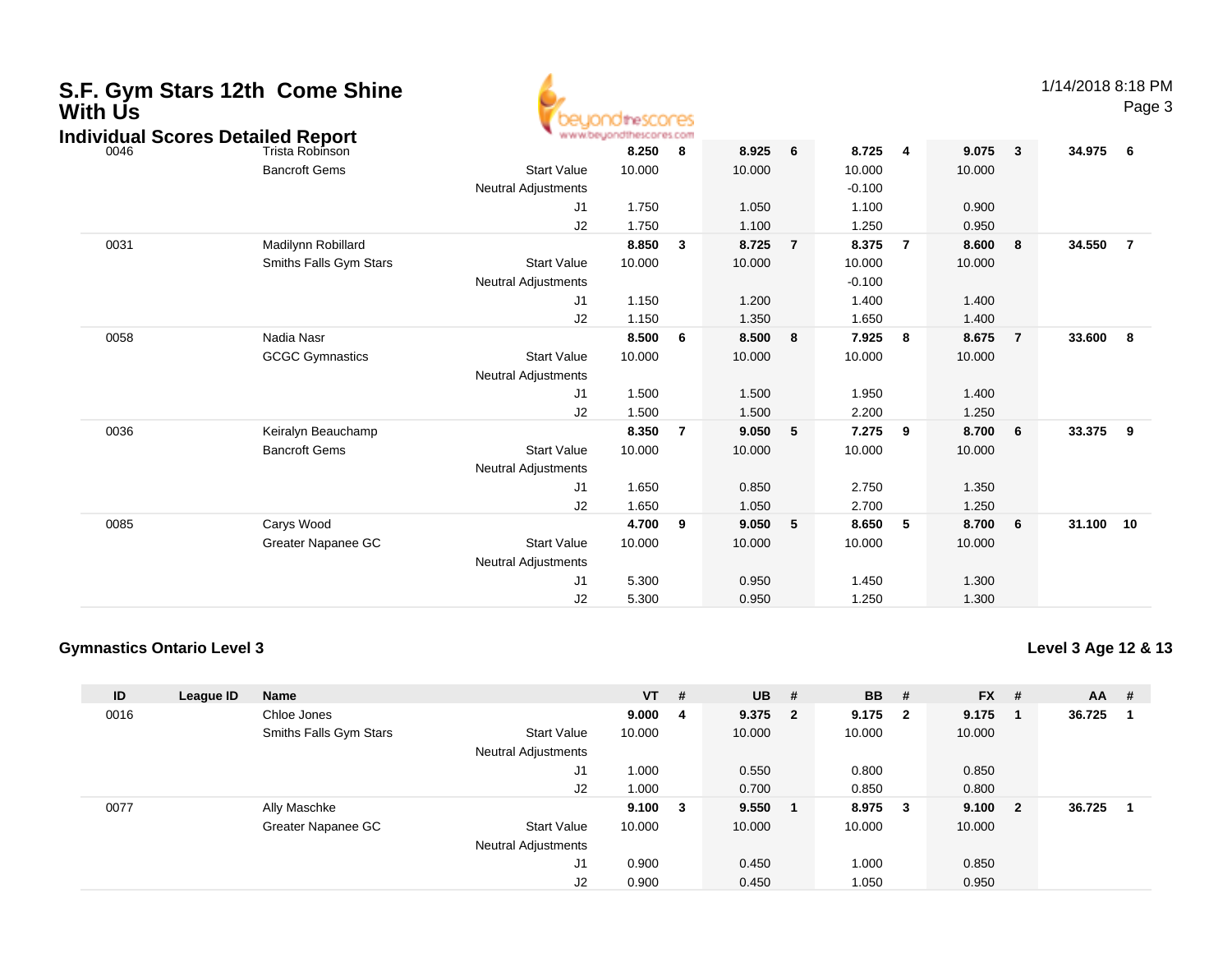| <b>With Us</b> | <b>J.F. OYIN JIAIS TZUI COME JIME</b>    |                            |                         |                         |                |                 |                |                         |                |                |        | Pag                     |
|----------------|------------------------------------------|----------------------------|-------------------------|-------------------------|----------------|-----------------|----------------|-------------------------|----------------|----------------|--------|-------------------------|
|                | <b>Individual Scores Detailed Report</b> |                            | www.beyondthescores.com |                         |                |                 |                |                         |                |                |        |                         |
| 0002           | Kailey Andrews                           |                            | 9.000                   | 4                       | 9.350          | $\mathbf{3}$    | 9.250          | $\overline{\mathbf{1}}$ | 8.975          | $\overline{4}$ | 36.575 | $\overline{\mathbf{2}}$ |
|                | Smiths Falls Gym Stars                   | <b>Start Value</b>         | 10.000                  |                         | 10.000         |                 | 10.000         |                         | 10.000         |                |        |                         |
|                |                                          | <b>Neutral Adjustments</b> |                         |                         |                |                 |                |                         |                |                |        |                         |
|                |                                          | J1                         | 1.000                   |                         | 0.600          |                 | 0.700          |                         | 1.100          |                |        |                         |
|                |                                          | J2                         | 1.000                   |                         | 0.700          |                 | 0.800          |                         | 0.950          |                |        |                         |
| 0091           | Madison Hogg                             |                            | 9.300                   | $\mathbf{1}$            | 8.775          | 9               | 8.425          | 4                       | 9.100          | $\overline{2}$ | 35.600 | $\overline{\mathbf{3}}$ |
|                | Petawawa KIA                             | <b>Start Value</b>         | 10.000                  |                         | 10.000         |                 | 10.000         |                         | 10.000         |                |        |                         |
|                |                                          | Neutral Adjustments        |                         |                         |                |                 |                |                         |                |                |        |                         |
|                |                                          | J <sub>1</sub>             | 0.700                   |                         | 1.150          |                 | 1.650          |                         | 0.800          |                |        |                         |
|                | Lindsay King                             | J2                         | 0.700<br>9.150          |                         | 1.300<br>8.850 |                 | 1.500<br>8.350 | $5\phantom{.0}$         | 1.000<br>9.025 |                | 35.375 |                         |
| 0018           | Smiths Falls Gym Stars                   | <b>Start Value</b>         | 10.000                  | $\overline{\mathbf{2}}$ | 10.000         | 8               | 10.000         |                         | 10.000         | $\mathbf{3}$   |        | $\overline{\mathbf{4}}$ |
|                |                                          | <b>Neutral Adjustments</b> |                         |                         |                |                 |                |                         |                |                |        |                         |
|                |                                          | J1                         | 0.850                   |                         | 1.200          |                 | 1.750          |                         | 0.950          |                |        |                         |
|                |                                          | J2                         | 0.850                   |                         | 1.100          |                 | 1.550          |                         | 1.000          |                |        |                         |
| 0001           | Camryn Affleck                           |                            | 9.150                   | $\overline{\mathbf{2}}$ | 9.225          | 6               | 7.575          | 9                       | 8.925          | $\bf 6$        | 34.875 | -5                      |
|                | Smiths Falls Gym Stars                   | <b>Start Value</b>         | 10.000                  |                         | 10.000         |                 | 10.000         |                         | 10.000         |                |        |                         |
|                |                                          | <b>Neutral Adjustments</b> |                         |                         |                |                 |                |                         |                |                |        |                         |
|                |                                          | J1                         | 0.850                   |                         | 0.700          |                 | 2.400          |                         | 1.100          |                |        |                         |
|                |                                          | J2                         | 0.850                   |                         | 0.850          |                 | 2.450          |                         | 1.050          |                |        |                         |
| 0009           | <b>Addison Clegg</b>                     |                            | 8.850                   | 5                       | 9.225          | 6               | 7.700          | 8                       | 8.950          | 5              | 34.725 | $6\overline{6}$         |
|                | Smiths Falls Gym Stars                   | <b>Start Value</b>         | 10.000                  |                         | 10.000         |                 | 10.000         |                         | 10.000         |                |        |                         |
|                |                                          | Neutral Adjustments        |                         |                         |                |                 | $-0.100$       |                         |                |                |        |                         |
|                |                                          | J1                         | 1.150                   |                         | 0.750          |                 | 2.350          |                         | 1.050          |                |        |                         |
|                |                                          | J2                         | 1.150                   |                         | 0.800          |                 | 2.050          |                         | 1.050          |                |        |                         |
| 0083           | Hailee Simpson                           |                            | 8.200                   | 8                       | 9.300          | 4               | 8.000          | 6                       | 8.750          | 8              | 34.250 | $\overline{7}$          |
|                | Greater Napanee GC                       | <b>Start Value</b>         | 10.000                  |                         | 10.000         |                 | 10.000         |                         | 10.000         |                |        |                         |
|                |                                          | <b>Neutral Adjustments</b> |                         |                         |                |                 | $-0.100$       |                         |                |                |        |                         |
|                |                                          | J1                         | 1.800                   |                         | 0.650          |                 | 2.000          |                         | 1.350          |                |        |                         |
|                |                                          | J2                         | 1.800                   |                         | 0.750          |                 | 1.800          |                         | 1.150          |                |        |                         |
| 0090           | <b>Frederique Dostie</b>                 |                            | 8.500                   | 6                       | 9.250          | $5\phantom{.0}$ | 7.950          | $\overline{7}$          | 8.375          | 10             | 34.075 | $\overline{\mathbf{8}}$ |
|                | Petawawa KIA                             | <b>Start Value</b>         | 10.000                  |                         | 10.000         |                 | 10.000         |                         | 10.000         |                |        |                         |
|                |                                          | <b>Neutral Adjustments</b> |                         |                         |                |                 |                |                         |                |                |        |                         |
|                |                                          | J <sub>1</sub>             | 1.500                   |                         | 0.650          |                 | 2.150          |                         | 1.650          |                |        |                         |
|                |                                          | J2                         | 1.500                   |                         | 0.850          |                 | 1.950          |                         | 1.600          |                |        |                         |
| 0021           | <b>Kailey Lewis</b>                      |                            | 8.150                   | 9                       | 8.875          | $\overline{7}$  | 7.500 11       |                         | 8.900          | $\overline{7}$ | 33.425 | $_{9}$                  |
|                | Smiths Falls Gym Stars                   | <b>Start Value</b>         | 10.000                  |                         | 10.000         |                 | 10.000         |                         | 10.000         |                |        |                         |
|                |                                          | Neutral Adjustments        |                         |                         |                |                 |                |                         |                |                |        |                         |
|                |                                          | J <sub>1</sub>             | 1.850                   |                         | 1.250          |                 | 2.400          |                         | 1.050          |                |        |                         |
|                |                                          | J2                         | 1.850                   |                         | 1.000          |                 | 2.600          |                         | 1.150          |                |        |                         |

# **S.F. Gym Stars 12th Come Shine**

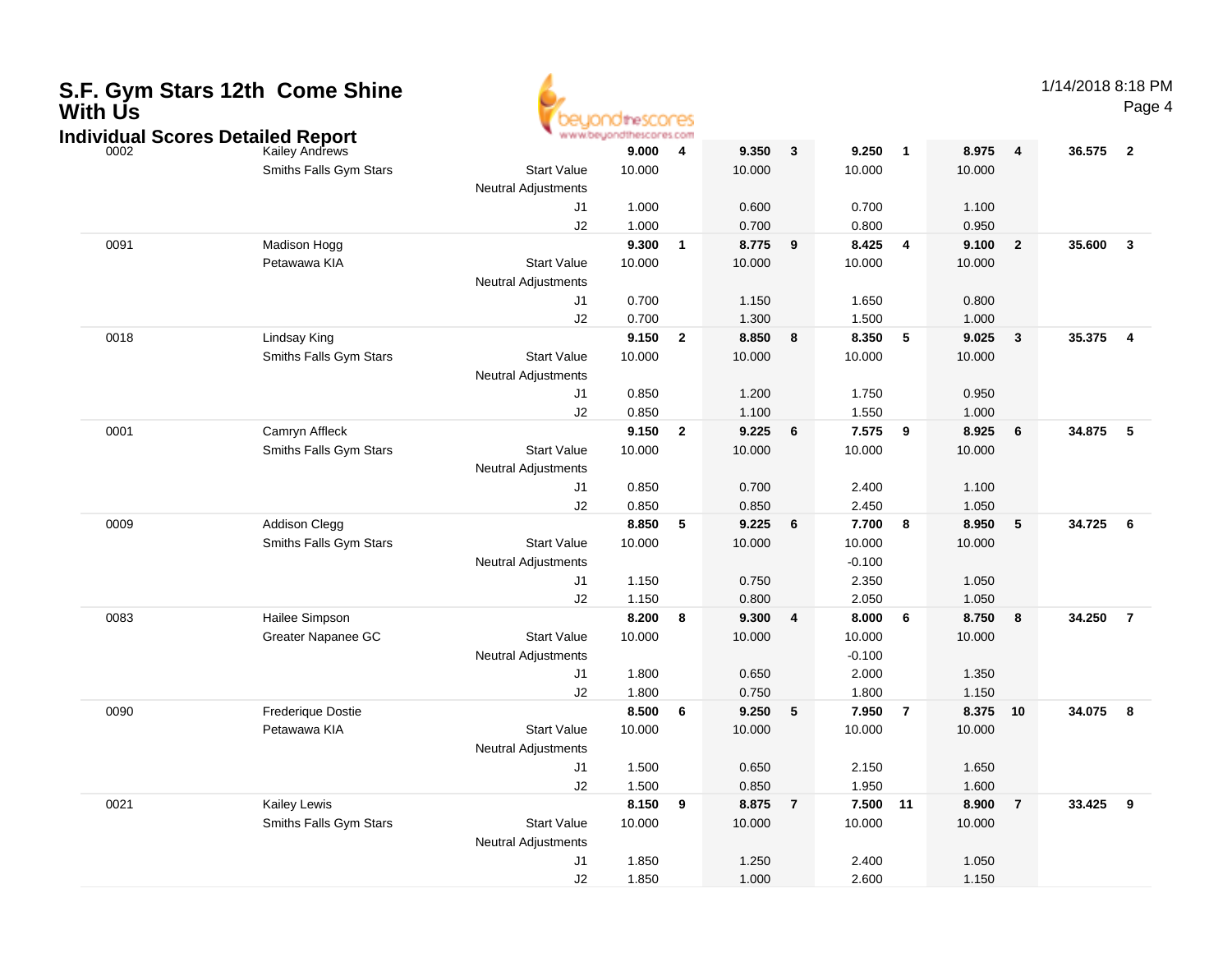# **S.F. Gym Stars 12th Come Shine With Us**

**Individual Scores Detailed Report**



## 1/14/2018 8:18 PM

Page 5

| idividual Scores Detailed Report |               |                            | and a set a statement of the control and a set of the control of the set of the control of |        |    |        |    |        |        |    |
|----------------------------------|---------------|----------------------------|--------------------------------------------------------------------------------------------|--------|----|--------|----|--------|--------|----|
| 0107                             | Julia Trainor |                            | 8.400                                                                                      | 8.750  | 10 | 7.525  | 10 | 8.475  | 33.150 | 10 |
|                                  | Petawawa KIA  | <b>Start Value</b>         | 10.000                                                                                     | 10.000 |    | 10.000 |    | 10.000 |        |    |
|                                  |               | <b>Neutral Adjustments</b> |                                                                                            |        |    |        |    |        |        |    |
|                                  |               | ັ                          | .600                                                                                       | 1.350  |    | 2.400  |    | 1.550  |        |    |
|                                  |               | מו<br>JZ                   | .600                                                                                       | 1.150  |    | 2.550  |    | 1.500  |        |    |

#### **Gymnastics Ontario Level 3**

**Level 3 Age 14+**

| ID   | <b>League ID</b> | <b>Name</b>            |                            | <b>VT</b> | #              | <b>UB</b> | #                       | <b>BB</b> | #                       | <b>FX</b> | #              | AA     | #              |
|------|------------------|------------------------|----------------------------|-----------|----------------|-----------|-------------------------|-----------|-------------------------|-----------|----------------|--------|----------------|
| 0035 |                  | Lacey Watts            |                            | 9.450     | $\mathbf{1}$   | 9.475     | $\mathbf{1}$            | 8.775     | $\overline{2}$          | 9.125     | 3              | 36.825 | $\mathbf{1}$   |
|      |                  | Smiths Falls Gym Stars | <b>Start Value</b>         | 10.000    |                | 10.000    |                         | 10.000    |                         | 10.000    |                |        |                |
|      |                  |                        | <b>Neutral Adjustments</b> |           |                |           |                         |           |                         |           |                |        |                |
|      |                  |                        | J1                         | 0.550     |                | 0.550     |                         | 1.200     |                         | 0.800     |                |        |                |
|      |                  |                        | J2                         | 0.550     |                | 0.500     |                         | 1.250     |                         | 0.950     |                |        |                |
| 0020 |                  | Fraya Lalonde Cutler   |                            | 9.200     | $\overline{2}$ | 9.475     | $\mathbf{1}$            | 8.750     | $\overline{\mathbf{3}}$ | 9.275     | $\overline{2}$ | 36.700 | $\overline{2}$ |
|      |                  | Smiths Falls Gym Stars | <b>Start Value</b>         | 10.000    |                | 10.000    |                         | 10.000    |                         | 10.000    |                |        |                |
|      |                  |                        | <b>Neutral Adjustments</b> |           |                |           |                         |           |                         |           |                |        |                |
|      |                  |                        | J1                         | 0.800     |                | 0.500     |                         | 1.100     |                         | 0.700     |                |        |                |
|      |                  |                        | J2                         | 0.800     |                | 0.550     |                         | 1.400     |                         | 0.750     |                |        |                |
| 0043 |                  | Megan Lawless          |                            | 8.750     | 5              | 8.650     | 4                       | 9.475     | $\overline{1}$          | 9.450     | $\overline{1}$ | 36.325 | $\mathbf{3}$   |
|      |                  | <b>Bancroft Gems</b>   | <b>Start Value</b>         | 10.000    |                | 10.000    |                         | 10.000    |                         | 10.000    |                |        |                |
|      |                  |                        | <b>Neutral Adjustments</b> |           |                |           |                         |           |                         |           |                |        |                |
|      |                  |                        | J1                         | 1.250     |                | 1.500     |                         | 0.450     |                         | 0.500     |                |        |                |
|      |                  |                        | J2                         | 1.250     |                | 1.200     |                         | 0.600     |                         | 0.600     |                |        |                |
| 0042 |                  | Jaden Krieger          |                            | 8.500     | 6              | 9.375     | $\overline{\mathbf{2}}$ | 8.700     | $\overline{4}$          | 8.525     | 6              | 35.100 | $\overline{4}$ |
|      |                  | <b>Bancroft Gems</b>   | <b>Start Value</b>         | 10.000    |                | 10.000    |                         | 10.000    |                         | 10.000    |                |        |                |
|      |                  |                        | <b>Neutral Adjustments</b> |           |                |           |                         | $-0.100$  |                         |           |                |        |                |
|      |                  |                        | J1                         | 1.500     |                | 0.550     |                         | 1.100     |                         | 1.550     |                |        |                |
|      |                  |                        | J2                         | 1.500     |                | 0.700     |                         | 1.300     |                         | 1.400     |                |        |                |
| 0017 |                  | Sydney Kerr            |                            | 8.800     | 4              | 8.650     | $\overline{4}$          | 8.350     | 5                       | 8.450     | $\overline{7}$ | 34.250 | 5              |
|      |                  | Smiths Falls Gym Stars | <b>Start Value</b>         | 10.000    |                | 10.000    |                         | 10.000    |                         | 10.000    |                |        |                |
|      |                  |                        | <b>Neutral Adjustments</b> |           |                |           |                         |           |                         |           |                |        |                |
|      |                  |                        | J1                         | 1.200     |                | 1.200     |                         | 1.750     |                         | 1.500     |                |        |                |
|      |                  |                        | J2                         | 1.200     |                | 1.500     |                         | 1.550     |                         | 1.600     |                |        |                |
| 0095 |                  | Jade Lynn Burdeyny     |                            | 9.150     | $\mathbf{3}$   | 9.150     | $\overline{\mathbf{3}}$ | 7.350     | $\overline{\mathbf{8}}$ | 8.600     | 5              | 34.250 | 5              |
|      |                  | Petawawa KIA           | <b>Start Value</b>         | 10.000    |                | 10.000    |                         | 10.000    |                         | 10.000    |                |        |                |
|      |                  |                        | Neutral Adjustments        |           |                |           |                         |           |                         |           |                |        |                |
|      |                  |                        | J1                         | 0.850     |                | 0.900     |                         | 2.800     |                         | 1.350     |                |        |                |
|      |                  |                        | J2                         | 0.850     |                | 0.800     |                         | 2.500     |                         | 1.450     |                |        |                |